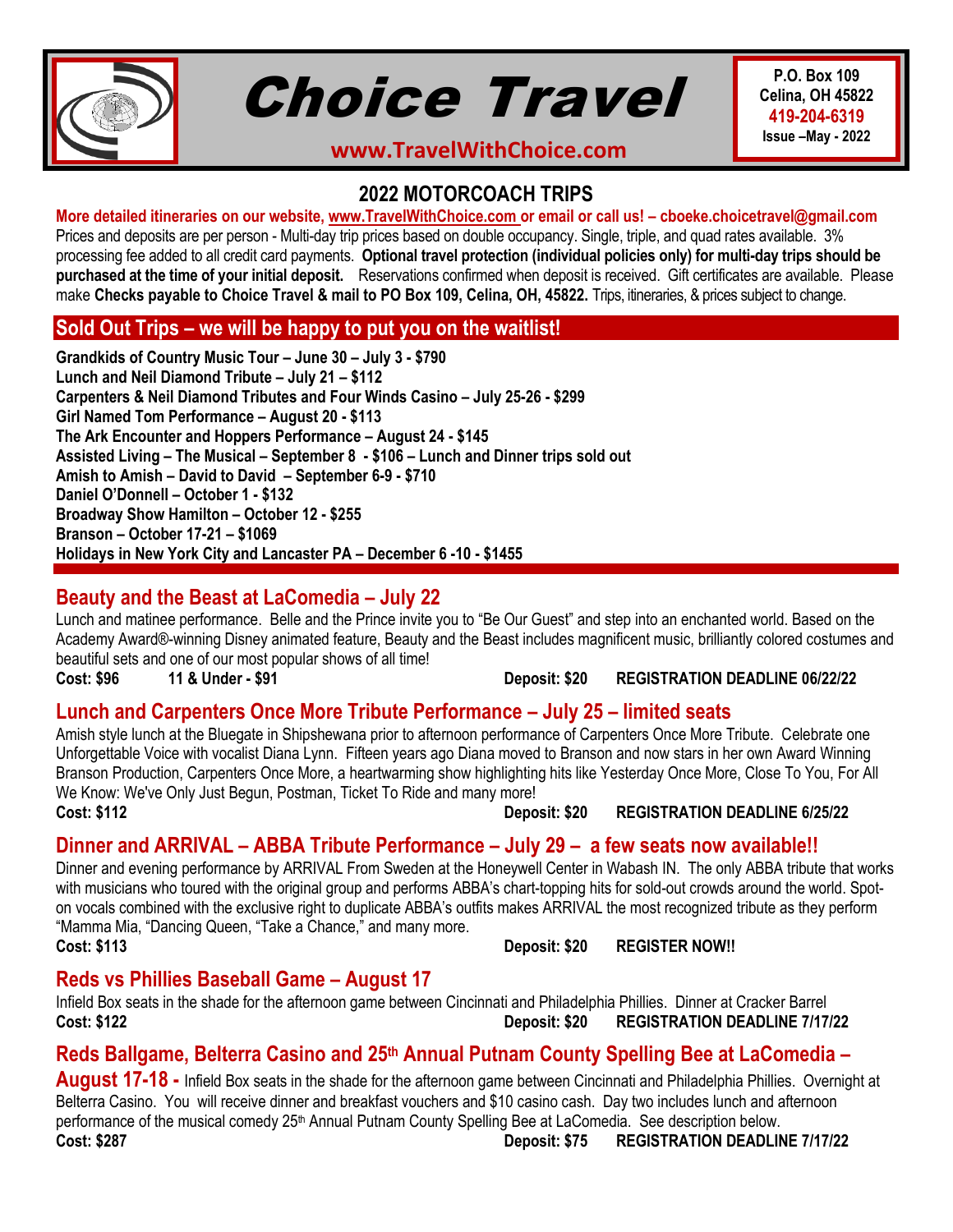# **25th Annual Putnam County Spelling Bee at LaComedia – August 18**

Lunch and matinee performance of the musical comedy "25<sup>th</sup> Annual Putnam County Spelling Bee at LaComedia. Winner of the Tony and the Drama Desk Awards for Best Book, *The 25th Annual Putnam County Spelling Bee* has charmed audiences across the country with its effortless wit and humor. An eclectic group of sixth graders vie for the spelling championship of a lifetime. While candidly disclosing hilarious and touching stories from their home lives, the tweens spell their way through a series of (potentially made-up) words, hoping never to hear the soul-crushing "ding" of the bell that signals a spelling mistake. Six spellers enter; one speller leaves! A riotous ride, complete with audience participation, the show is a delightful musical of comedic genius.. **Cost: \$96 Deposit: \$20 REGISTRATION DEADLINE 7/18/22**

## **Lunch and Live TV Taping Performance of "The Confession" at Shipshewana – August 30**

Amish Lunch and afternoon performance with live TV taping of the musical "The Confession" with special guest star Chonda Pierce. The story is basesd on the book by Beverly Lewis and the music has been written by Martha Bolton and produced in Nashville, TN. What a team! What a show! The Confession is a captivating story of a young Amish woman who is caught in the middle of secrets and scandal, love lost and love found, and personal heartache and healing. With the laughter that ensues when a New York actress tries to play a "Plain" woman and the emotion that is inevitable when lies are uncovered and truth is revealed. Special discount price! **Cost: \$89 Deposit: \$20 REGISTRATION DEADLINE 7/30/22**

#### **Lunch and Shipshewana's new musical "Dear Soldier Boy" – September 2 – possible 2nd bus!**

Amish Lunch and afternoon performance of this new hilarious, feel-good musical comedy. It's 1951 and the Korean War is in full swing. Anna knows that war is contrary to the Amish way, but she still wants to help our troops by volunteering to write letters to the soldiers. Anna doesn't tell anyone about her mission, least of all her father. But to her surprise, three of her soldier pen pals show up on leave on the very same weekend! And if that's not enough, all three propose marriage! Now what's she going to do?! Can she keep the soldiers from finding out about each other? And her father from finding out about all of them?? Which one does she really love? **Cost: \$120 Deposit: \$20 REGISTRATION DEADLINE 7/30/22**

#### **Snooty Fox – September 13 – very limited seats**

Visit 5 Snooty Fox stores. The Snooty Fox is a chain of upscale consignment shops in the greater Cincinnati area that provides high quality fashions, furniture, and home accessories at reduced prices. Snacks and drinks at each store & box lunch included! **Cost: \$79 Deposit: \$20 REGISTRATION DEADLINE 8/13/22**

# **Colorado Rockies, Rails, and National Parks – September 18 – 27, 2022 - \$200 per person discount**

**if pay by check – A few seats now available! -** Fantastic trip through Premier World Discovery. Enjoy 4 Train Experiences- Durango & Silverton Railroad, Pikes Peak Cog Railway, Cumbres & Toltec Railroad, and Royal Gorge Railroad. 4 National Park Visits Mesa Verde Nat'l Park Arches National Park Canyonlands Nat'l Park Great Sand Dunes Nat'l Park. Vail, CO • Moab, Utah • Denver, CO • Dead Horse Point State Park • Garden of the Gods • U.S. Air Force Academy • Cowboy Dinner & Show • U.S. Olympic Training Center • Royal Gorge Bridge & more Cost includes roundtrip airfare, 9 nights lodging, 14 meals, and admission to attractions per itinerary.

**Cost: \$3999 after discount Deposit: \$300 REGISTER NOW!!**

#### **French Lick, Belterra & LaComedia – October 5-7**

Mid afternoon arrival and check in at the hsitoric French Lick Hotel and casino with time to take the optional guided West Baden tour and do a little gaming prior to this evening's dinner and musical variety show at the former estate of Larry Bird. Day 2 enjoy breakfast at French Lick with time for gaming or optional tour of French Lick Hotel prior to a lunch cruise on the beautiful Patoka Lake. This evening overnight at Belterra Casino where you will receive dinner & breakfast vouchers and \$10 casino cash. Day 3 – enjoy lunch and matinee show of "Do Black Patent Leather Shoes Really Reflect Up" at LaComedia, prior to coming home. See description below. **Cost: \$495 Optional hotel tours - \$15 for one or \$25 for both Deposit: \$75 REGISTRATION DEADLINE 9/05/22**

# **Do Black Patent Leather Shoes Really Reflect Up at LaComedia – October 7**

Lunch and matinee performance. Growing up in Chicago in the 1960s, Eddie Ryan is learning a lot — and not just from the Brothers at his all-bovs Catholic high school. Eddie's world includes peculiar adults, oddball classmates, and puzzling girls — the greatest mystery of all. Featuring a vast array of catchy songs, this musical comedy follows all the ups and downs of Eddie and his friends as they grow from the second grade to their high school years in a private Catholic school. **Cost: \$96 Deposit: \$20 REGISTRATION DEADLINE 9/07/22**

#### **Todd Oliver & Friends Performance – October 11**

Lunch and afternoon show at Honeywell Center in Wabash IN. Comedian and ventriloquist Todd Oliver will take the stage with his funny, furry, and talkative companions – his dog Irving and a cast of characters including Pops, a crazy confused old timer; Miss Lilly,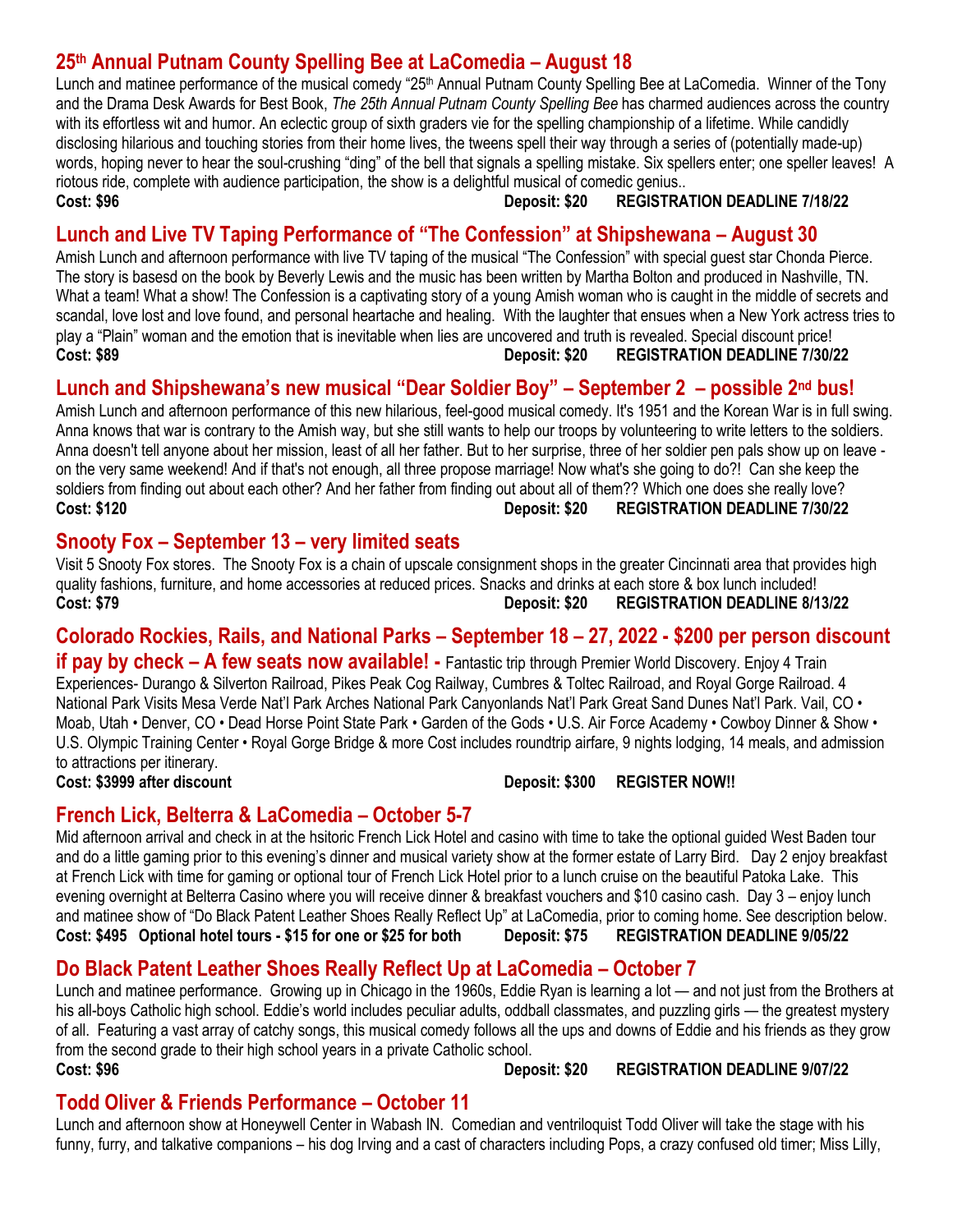his lifelong love; and Joey, the lovable bad boy.! When they get behind the microphone they turn everyday K-9 experiences into knockout comedy. This family-friendly show also features This clean comedy show will leave you howling for more! **Cost: \$96 Deposit: \$20 REGISTRATION DEADLINE 9/11/22**

#### **Patriotic Christmas – November 8-9**

Visit Tis The Season Christmas store in Millersburg – Ohio's largest Christmas Shoppe. A one-of-a kind Christmas shop with 3 floors of traditional as well as unique holiday gifts. Lunch on your own at Der Dutchman in Walnut Creek with time to check out Carlisle Gifts next door. Visit Coblentz Chocolate before checking into our hotel and enjoying a wonderful evening tour and dinner in the Ivory room at Warther Carvings. You will be amazed at the Ernest Warther's carvings especially his Lincoln Funeral Train carving. Day two starts with a a visit to the last Salvation Army Canteen from WWII in the quaint village of Dennison, Ohio. Learn how this village served over one million servicemen who passed through on their way to war. Visit the canteen depot museum and the restored rail cars filled with WWII era memorabilia. Next enjoy lunch and the Jingle Jangle Christmas Jubilee Show - a dynamic up beat show with a blend of Christmas music and Patriotism. Hear songs such as Rockin Around the Christmas Tree, Jingle Bell Rock, Go Tell it on the Mountain, When the Saint's Come Marching In, Boogie Woogie Bugle Boy, God Bless the USA and many others. After the show, learn the roles Fletcher Hospital & St. Luke's Chapel played in WWII. Built by the Army in 1942-1943, this site had 168 buildings, over 230 German POWs, 2,000 patient beds and had served more than 17,000 servicemen by the end of the war. You will have a little time to check out Cambridge's Dicken Village prior to dinner on your own and watching their Court house light display before returning home. **Cost: \$320 Deposit: \$75 REGISTRATION DEADLINE 10/08/22**

#### **Lunch and Salute to the Stars Country Christmas – November 29**

Amish style lunch and matinee performance at Blue Gate in Shipshewana. Join Dolly, Kenny and Elvis as they bring in the holidays with all your favorite christmas songs and country hits.

**Cost: \$110 Deposit: \$20 REGISTRATION DEADLINE 10/29/22**

#### **Holiday Shows and Casinos – November 29 – December 1**

Start with Amish style lunch and matinee performance of Salute to the Stars –Country Christmas starring Dolly, Kenny & Elvis at Blue Gate in Shipshewana. Spend the night at Four Winds casino. Day two go to Firekeppers casino or enjoy lunch and Still Dreaming of a White Christmas at Cornwells Turkeyville. Now a successful foursome on the vaudeville touring circuit, the combined acts of the old war buddies and the sisters is getting a bit stale. To liven things up, a sultry young singer is added to the lineup, which doesn't sit well with all the partners. Spend the night at Soaring Eagle Casino. Day three, enjoy lunch and Zehnder's Christmas Show Featuring Groove Marmalade Holiday. This group and its band pay tribute to the most well known Christmas songs of all eras while also giving the songs a good dose of adrenaline. Their renditions range from styles such as Rock and Roll, Funk, Swing, Country, Reggae and even Latin, making this show unique and a fun one not to be missed - everyone will be clapping, singing and dancing. **Cost: \$475 –Firekeepers \$519 - Turkeyville Deposit: \$75 REGISTRATION DEADLINE 10/29/22**

#### **Lunch and Let's Hang On Christmas- Frankie Valli Tribute - December 3**

Amish lunch and afternoon performance at Blue Gate in Shipshewana, IN. Let's Hang On continues to work passionately on every show to live up to their title: America's #1 Frankie Valli and The Four Seasons tribute show. They have spot-on vocals and crisp choreography as they pay tribute to the Broadway show, The Jersey Boys. This powerhouse group will perform your favorite Christmas songs and many of Frankie Valli mega hits including: Sherry, Big Girls Don't Cry, Walk Like A Man, Who Loves You amd more! **Cost: \$120 Deposit: \$20 REGISTRATION DEADLINE 11/03/22**

#### **White Christmas at LaComedia & Clifton Mill Lights – December 15 – very limited seats**

Buffet lunch and matinee performance of the beloved White Christmas. The classic film is the inspiration for this heartwarming musical comedy that features the classic songs "Blue Skies," "Sisters," and the most famous holiday song of all, "White Christmas**."** After the show, do a little shopping and dinner on your own at Fairfield Commons Mall prior to visiting the famous lights at Clifton Mill. Featured in Midwest Living and Ohio Magazine, is one of the country's finest with over 4 million lights illuminating the mill, the gorge, the riverbanks, trees and bridges. There is even a 100 foot "waterfall" of twinkling lights and a fantastical winter wonderland which includes a Miniature Village, a Santa Claus Museum , a Toy Collection and a spectacular synchronized lights and music show. **Cost: \$119 Deposit: \$20 REGISTRATION DEADLINE 11/15/22**

#### **Holiday Mystery Trip – December 17 – limited seats**

Can't tell you much except that it is gauranteed to get you in the holiday spirit and it includes one meal. Leaves in the morning and will return early evening. Limited walking **Cost: \$112 Deposit: \$20 REGISTRATION DEADLINE 11/15/22**

**Check our web site often for more information about all our upcoming trips!**